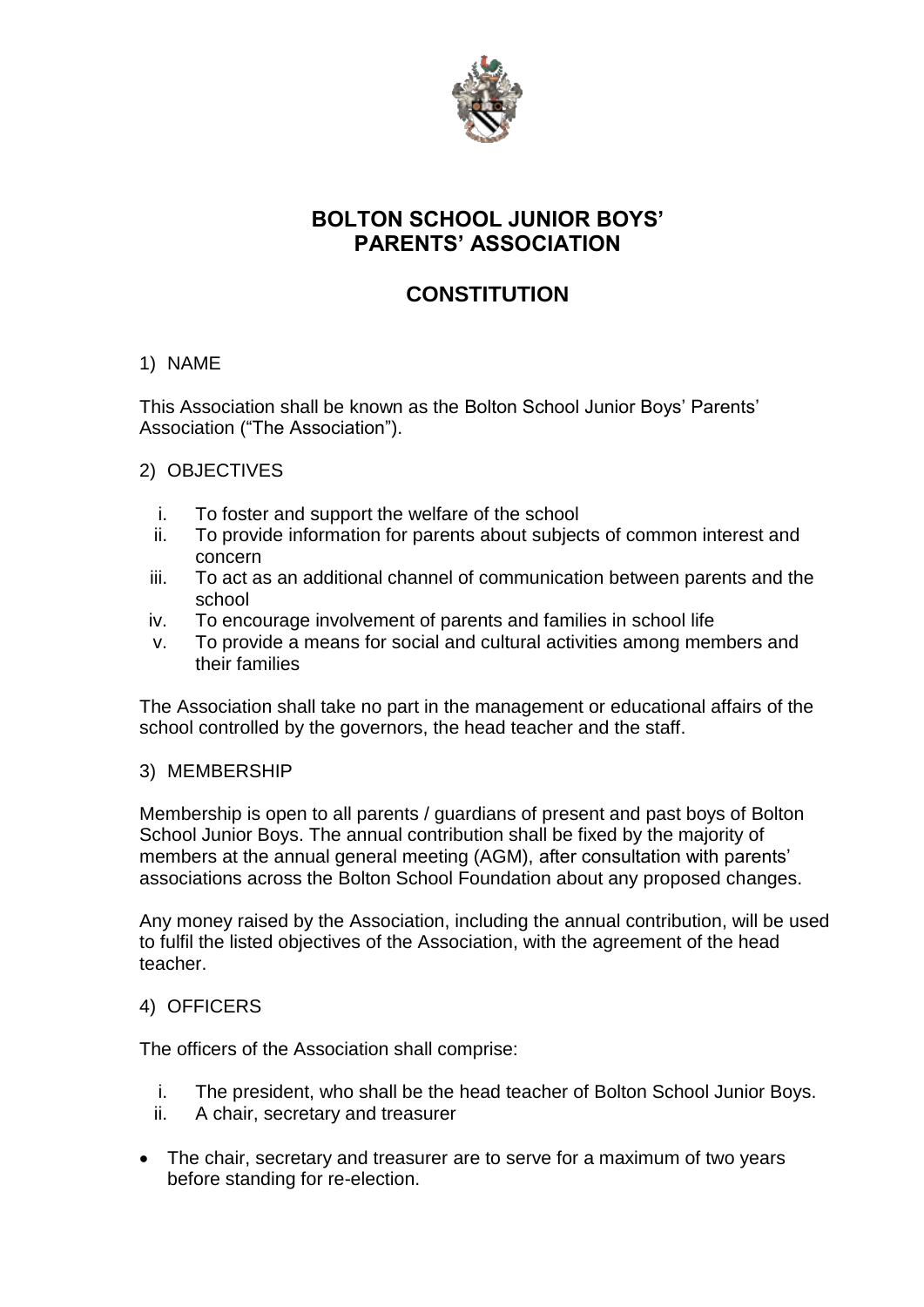

- The chair will have served on the Committee for at least 12 months before standing for election.
- The chair, secretary and treasurer will be elected by the committee at the AGM.
- The Boys' Division parent governor will be invited to attend meetings of the Association
- 5) MANAGEMENT

The affairs of the Association shall be under the direction and control of the Bolton School Junior Boys' Parents' Association Committee ("The Committee"). The Committee will consist of the officers and up to 25 ordinary members. Any seven members shall form a quorum.

New members of the Committee shall be elected for a period of two years, at the AGM. Any retiring members may offer themselves for re-election for a further term.

A representative from the Committee should attend Senior Boys' Division parents' association committee meetings, and those of other parents' associations within Bolton School where possible, to promote and share ideas and information.

With the exception of the forthcoming intake of year 3 parents, nominations for the Committee shall be forwarded in writing to the Secretary at least 14 days before the AGM. Nominations for year 3 parents will be invited in September, and the appropriate number co-opted onto the committee. Should nominations exceed vacancies, a secret ballot will be held and those nominees receiving the most votes by a simple majority will be elected.

- 6) COMMITTEE MEETINGS
- Ordinary general meetings of the Committee shall be held at the discretion of the chair and at least one meeting shall be held each term. Members shall be given seven days' notice of meetings
- Committee members unable to attend meetings shall notify the secretary in advance. In the event of a committee member failing to attend three consecutive meetings that member will be deemed to have resigned from the committee and their place will become vacant
- The secretary shall convene meetings, take minutes of all meetings, conduct correspondence of the Association and keep a register of committee members

#### 7) MEETINGS OF THE ASSOCIATION

- i. An annual general meeting (AGM) shall take place in June of each year; 21 days' notice shall be given.
- ii. At the AGM reports shall be presented and audited. Accounts for the year ended 31<sup>st</sup> May shall be submitted